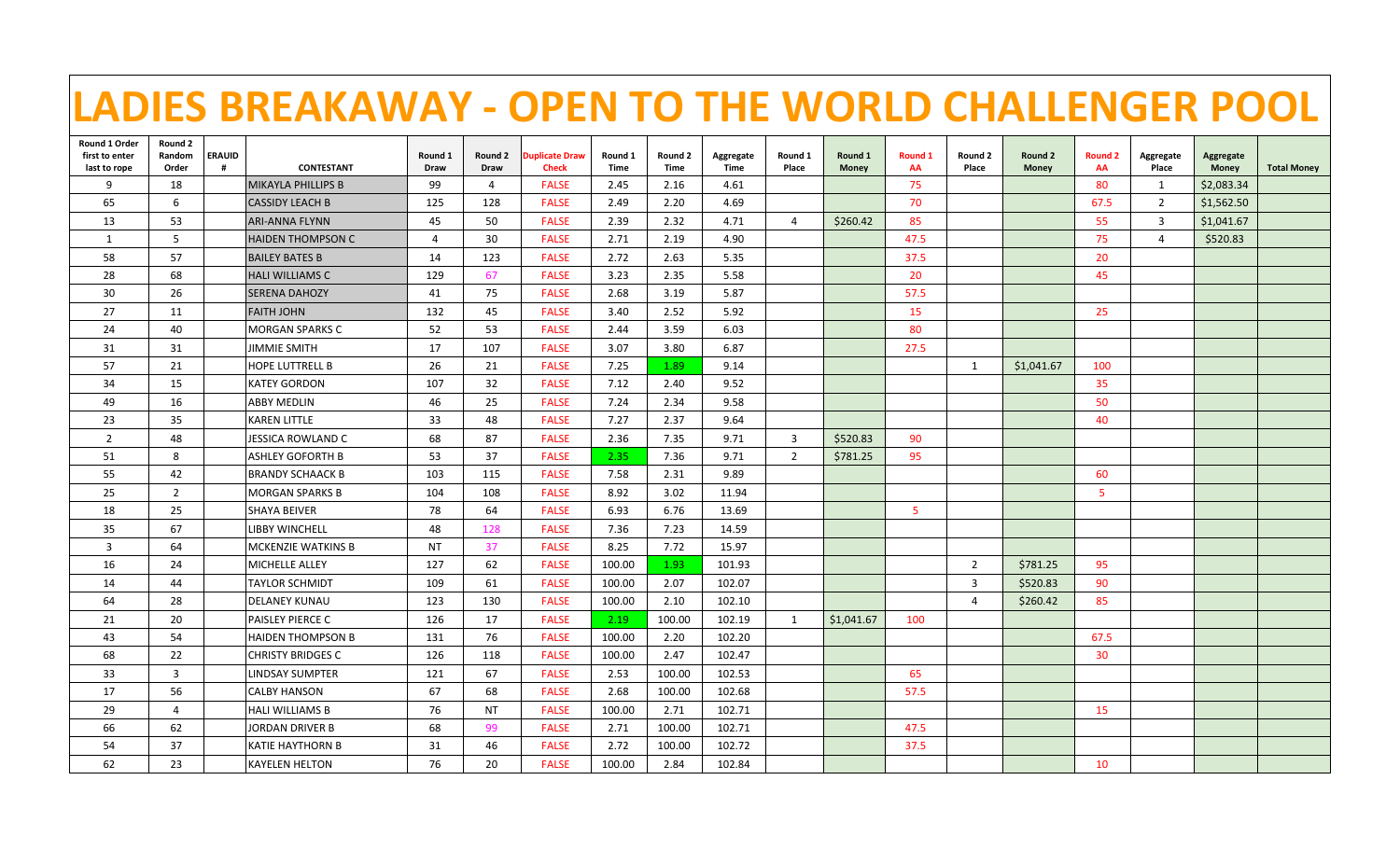| LADIES BREAKAWAY - OPEN TO THE WORLD CHALLENGER POOL |                            |               |                          |                 |                 |                                       |                        |                        |                   |                  |                  |               |                  |                  |                      |                    |                    |                    |
|------------------------------------------------------|----------------------------|---------------|--------------------------|-----------------|-----------------|---------------------------------------|------------------------|------------------------|-------------------|------------------|------------------|---------------|------------------|------------------|----------------------|--------------------|--------------------|--------------------|
| Round 1 Order<br>first to enter<br>last to rope      | Round 2<br>Random<br>Order | <b>ERAUID</b> | <b>CONTESTANT</b>        | Round 1<br>Draw | Round 2<br>Draw | <b>Duplicate Draw</b><br><b>Check</b> | Round 1<br><b>Time</b> | Round 2<br><b>Time</b> | Aggregate<br>Time | Round 1<br>Place | Round 1<br>Money | Round 1<br>AA | Round 2<br>Place | Round 2<br>Money | <b>Round 2</b><br>AA | Aggregate<br>Place | Aggregate<br>Money | <b>Total Money</b> |
| 32                                                   | 49                         |               | <b>EMMA CHARLESTON B</b> | 122             | 121             | <b>FALSE</b>                          | 3.07                   | 100.00                 | 103.07            |                  |                  | 27.5          |                  |                  |                      |                    |                    |                    |
| 38                                                   | 34                         |               | SKYLAR SOUTHERLAND B     | 124             | 122             | <b>FALSE</b>                          | 100.00                 | 3.35                   | 103.35            |                  |                  |               |                  |                  |                      |                    |                    |                    |
| 53                                                   | $\overline{7}$             |               | <b>BAILEY BATES C</b>    | 20              | 44              | <b>FALSE</b>                          | 100.00                 | 3.73                   | 103.73            |                  |                  |               |                  |                  |                      |                    |                    |                    |
| 50                                                   | 17                         |               | EMILEE CHARLESWORTH      | 13              | 129             | <b>FALSE</b>                          | 4.11                   | 100.00                 | 104.11            |                  |                  | 10            |                  |                  |                      |                    |                    |                    |
| 56                                                   | 43                         |               | HOPE LUTTRELL C          | 114             | 43              | <b>FALSE</b>                          | 100.00                 | 6.88                   | 106.88            |                  |                  |               |                  |                  |                      |                    |                    |                    |
| 20                                                   | 51                         |               | BRYLEE DRADEN B          | 69              | 104             | <b>FALSE</b>                          | 100.00                 | 6.98                   | 106.98            |                  |                  |               |                  |                  |                      |                    |                    |                    |
| 36                                                   | 19                         |               | JULIE JOHNSON            | 43              | 109             | <b>FALSE</b>                          | 7.19                   | 100.00                 | 107.19            |                  |                  |               |                  |                  |                      |                    |                    |                    |
| 46                                                   | 12                         |               | <b>RUBY MANGUS</b>       | 61              | 51              | <b>FALSE</b>                          | 100.00                 | 7.30                   | 107.30            |                  |                  |               |                  |                  |                      |                    |                    |                    |
| 69                                                   | 30                         |               | <b>CHRISTY BRIDGES B</b> | 132             | 26              | <b>FALSE</b>                          | 100.00                 | 7.30                   | 107.30            |                  |                  |               |                  |                  |                      |                    |                    |                    |
| 45                                                   | 29                         |               | CHRISTI BRAUDRICK        | 87              | 13              | <b>FALSE</b>                          | 7.30                   | 100.00                 | 107.30            |                  |                  |               |                  |                  |                      |                    |                    |                    |
| 19                                                   | 55                         |               | <b>BRYLEE DRADEN C</b>   | 55              | 126             | <b>FALSE</b>                          | 7.34                   | 100.00                 | 107.34            |                  |                  |               |                  |                  |                      |                    |                    |                    |
| 44                                                   | 36                         |               | <b>MADISON MURRAY</b>    | 21              | 131             | <b>FALSE</b>                          | 7.36                   | 100.00                 | 107.36            |                  |                  |               |                  |                  |                      |                    |                    |                    |
| 6                                                    | 69                         |               | ASHLEY GOFORTH C         | 125             | 51              | <b>FALSE</b>                          | 7.38                   | 100.00                 | 107.38            |                  |                  |               |                  |                  |                      |                    |                    |                    |
| 8                                                    | 39                         |               | <b>DONENE TAYLOR B</b>   | 25              | 134             | <b>FALSE</b>                          | 100.00                 | 7.50                   | 107.50            |                  |                  |               |                  |                  |                      |                    |                    |                    |
| 39                                                   | 50                         |               | JESSICA ROWLAND B        | 106             | 78              | <b>FALSE</b>                          | 7.59                   | 100.00                 | 107.59            |                  |                  |               |                  |                  |                      |                    |                    |                    |
| 26                                                   | 61                         |               | <b>LAUREN KANNING</b>    | 108             | <b>NT</b>       | <b>FALSE</b>                          | 7.59                   | 100.00                 | 107.59            |                  |                  |               |                  |                  |                      |                    |                    |                    |
| 37                                                   | 47                         |               | SKYLAR SOUTHERLAND C     | 134             | 106             | <b>FALSE</b>                          | 100.00                 | 7.61                   | 107.61            |                  |                  |               |                  |                  |                      |                    |                    |                    |
| 42                                                   | 10                         |               | <b>CHARITY HOAR</b>      | 62              | 99              | <b>FALSE</b>                          | 100.00                 | 7.64                   | 107.64            |                  |                  |               |                  |                  |                      |                    |                    |                    |
| 47                                                   | 1                          |               | KELLY JO STEIN C         | 47              | 69              | <b>FALSE</b>                          | 100.00                 | 100.00                 | 200.00            |                  |                  |               |                  |                  |                      |                    |                    |                    |
| 12                                                   | 9                          |               | <b>CASEY PARR</b>        | 32              | 52              | <b>FALSE</b>                          | 100.00                 | 100.00                 | 200.00            |                  |                  |               |                  |                  |                      |                    |                    |                    |
| 11                                                   | 13                         |               | RYLEE STRICKLAND C       | 128             | 127             | <b>FALSE</b>                          | 100.00                 | 100.00                 | 200.00            |                  |                  |               |                  |                  |                      |                    |                    |                    |
| 5                                                    | 14                         |               | <b>CASEY ALLEN B</b>     | 50              | 33              | <b>FALSE</b>                          | 100.00                 | 100.00                 | 200.00            |                  |                  |               |                  |                  |                      |                    |                    |                    |
| 40                                                   | 27                         |               | KASSIDY DENISON          | 75              | 114             | <b>FALSE</b>                          | 100.00                 | 100.00                 | 200.00            |                  |                  |               |                  |                  |                      |                    |                    |                    |
| 22                                                   | 32                         |               | PAISLEY PIERCE B         | 30              | 124             | <b>FALSE</b>                          | 100.00                 | 100.00                 | 200.00            |                  |                  |               |                  |                  |                      |                    |                    |                    |
| 59                                                   | 33                         |               | TERESA GARCIA C          | 130             | 31              | <b>FALSE</b>                          | 100.00                 | 100.00                 | 200.00            |                  |                  |               |                  |                  |                      |                    |                    |                    |
| 60                                                   | 38                         |               | TERESA GARCIA B          | 35              | 103             | <b>FALSE</b>                          | 100.00                 | 100.00                 | 200.00            |                  |                  |               |                  |                  |                      |                    |                    |                    |
| 52                                                   | 41                         |               | CHRISTIE MCCLARY         | 115             | 14              | <b>FALSE</b>                          | 100.00                 | 100.00                 | 200.00            |                  |                  |               |                  |                  |                      |                    |                    |                    |
| 61                                                   | 45                         |               | TARYN KRANTZ             | 78              | 47              | <b>FALSE</b>                          | 100.00                 | 100.00                 | 200.00            |                  |                  |               |                  |                  |                      |                    |                    |                    |
| 15                                                   | 46                         |               | <b>MADISON BEAN</b>      | 44              | 35              | <b>FALSE</b>                          | 100.00                 | 100.00                 | 200.00            |                  |                  |               |                  |                  |                      |                    |                    |                    |
| 10                                                   | 52                         |               | RYLEE STRICKLAND B       | 51              | 125             | <b>FALSE</b>                          | 100.00                 | 100.00                 | 200.00            |                  |                  |               |                  |                  |                      |                    |                    |                    |
| 4                                                    | 58                         |               | CASEY ALLEN C            | 123             | 132             | <b>FALSE</b>                          | 100.00                 | 100.00                 | 200.00            |                  |                  |               |                  |                  |                      |                    |                    |                    |
| 63                                                   | 59                         |               | CINDY WELLING            | 41              | 55              | <b>FALSE</b>                          | 100.00                 | 100.00                 | 200.00            |                  |                  |               |                  |                  |                      |                    |                    |                    |
| 67                                                   | 60                         |               | DANIELLE LOWMAN B        | 55              | 41              | <b>FALSE</b>                          | 100.00                 | 100.00                 | 200.00            |                  |                  |               |                  |                  |                      |                    |                    |                    |